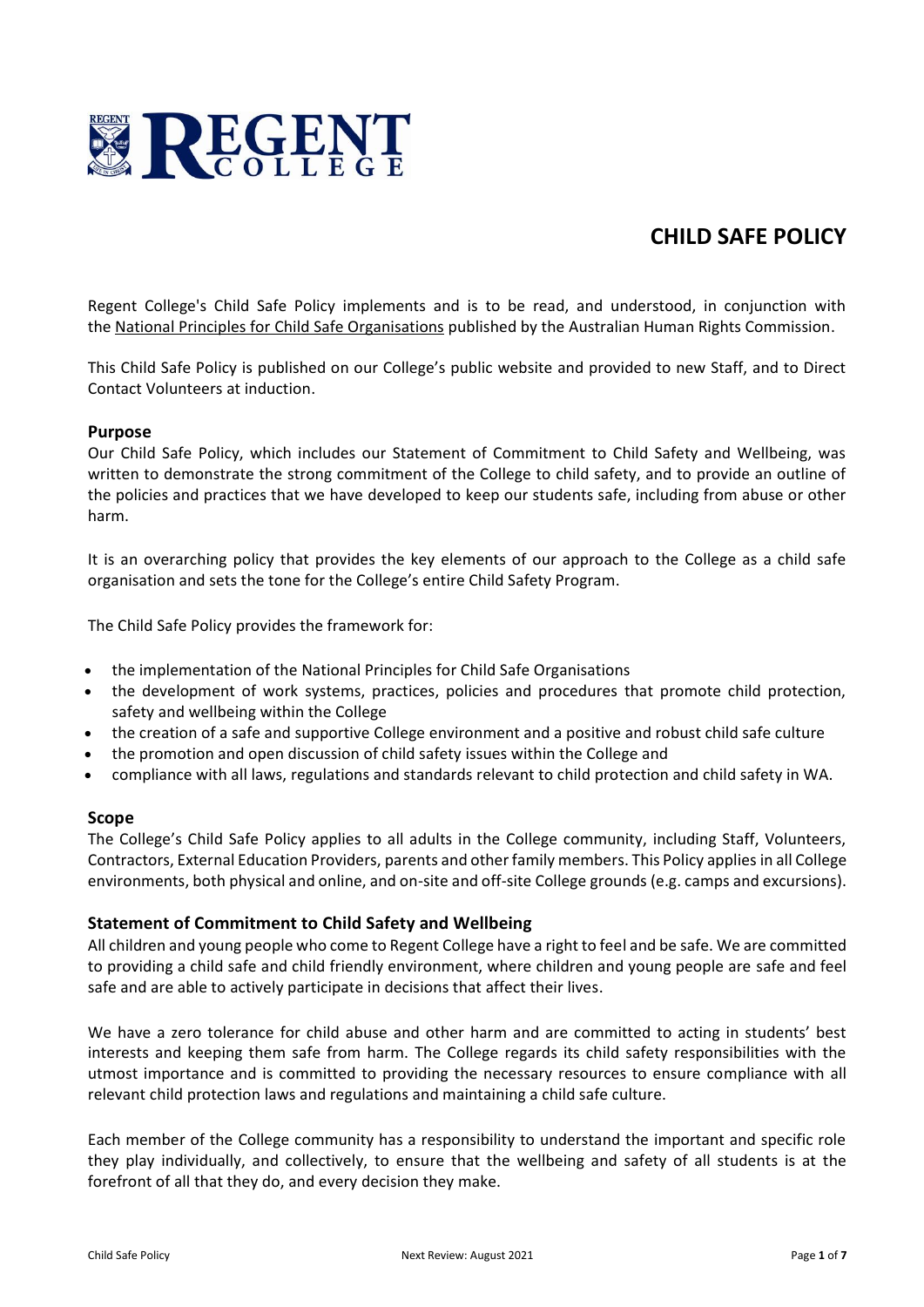The College's Statement of Commitment to Child Safety has been designed to reflect the National Principles for Child Safe Organisations.

# **Child Safety Principles and Standards**

## National Principles for Child Safe Organisations

The National Principles for Child Safe Organisations (National Principles) were developed by the Australian Human Rights Commission in response to recommendations of the Royal Commission into Institutional Responses to Child Sexual Abuse. The National Principles are comprised of 10 Principles that were informed by, but go further than, the 10 Child Safe Standards recommended by the Royal Commission. They are:



# **Children and Young People's Rights to Safety, Information and Participation**

Regent College is a child safe and child-centred organisation. Our environment is friendly and welcoming to all children and young people.

We actively seek to include students in decisions that affect them. This includes decisions about organisational planning, delivery of services, management of facilities, and classroom learning and assessment environments.

We ensure students know about their rights to safety, information and participation. We recognise the importance of friendships and support from peers. We actively seek to understand what makes students feel safe in our organisation and regularly communicate with students about what they can do if they feel unsafe.

# **Parents/Carers, Families and Community Involvement at the College**

The College recognises that parents and carers have the primary responsibility for the upbringing and development of their children. We ensure they participate in decisions affecting their children.

We ensure families and relevant communities know about the College's operations and policies, including its Child Safe Policy and Child Safety Codes of Conduct, record keeping practices, risk management, and complaints and investigation processes.

We actively seek to include families and relevant communities in decisions about organisational planning, delivery of services, management of facilities, and classroom learning and assessment environments.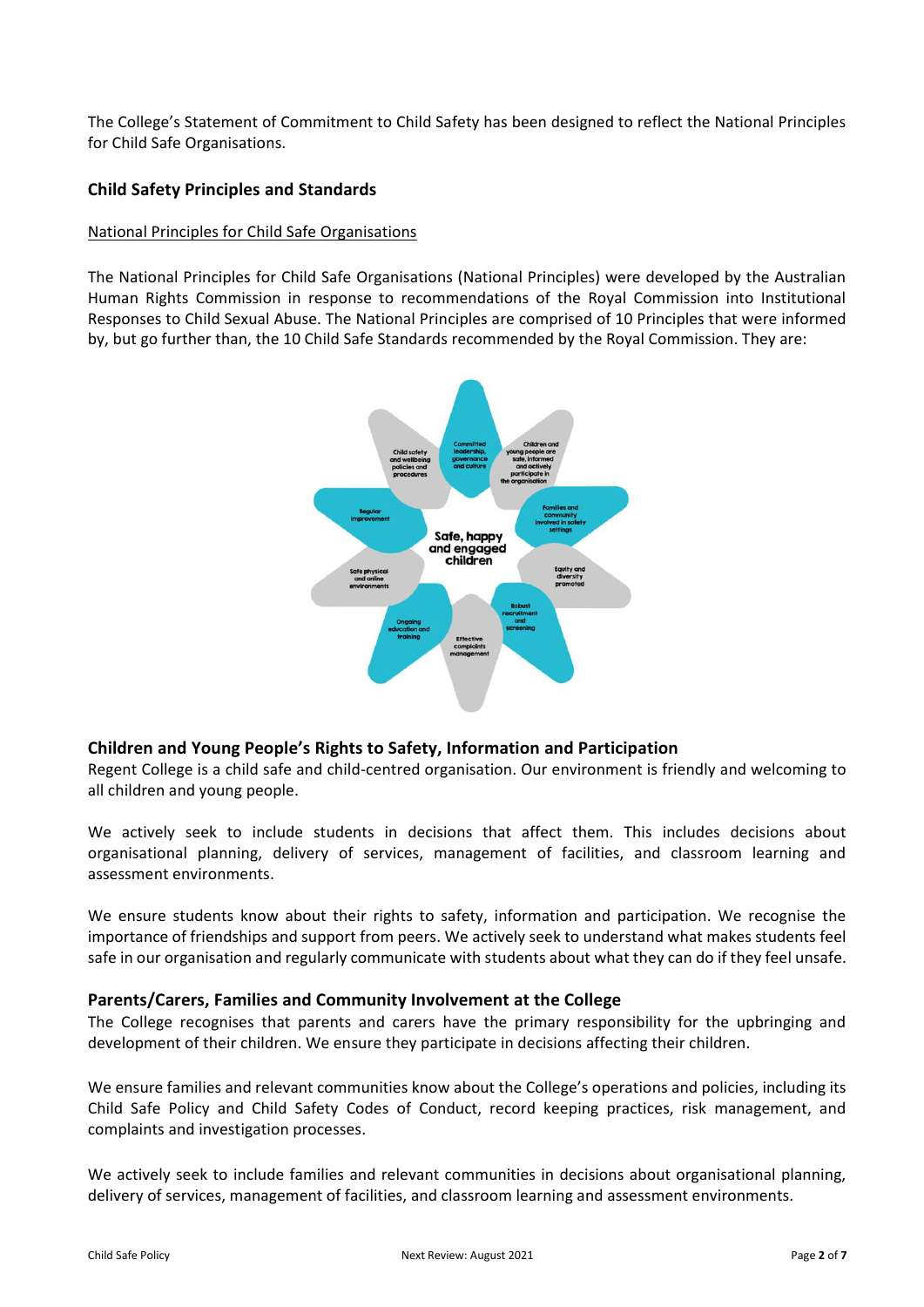We build cultural safety at the College through partnerships with relevant communities.

# **Valuing Diversity in the College Community**

Our College values diversity and does not tolerate any discriminatory practices. To achieve this, we:

- support the cultural safety, participation and empowerment of Aboriginal and Torres Strait Islander students and their families
- support the cultural safety, participation and empowerment of students from culturally and/or linguistically diverse backgrounds and their families
- welcome students with disability and their families and act to promote their participation
- welcome students and families of diverse sexuality and act to promote their participation
- seek to recruit a workforce that reflects a diversity of cultures, abilities and identities
- ensure all Staff and Direct Contact Volunteers have training about Aboriginal and Torres Strait Islander cultures, disability, culturally and/or linguistically diverse backgrounds, and those with particular experiences or needs
- have a physical environment that actively celebrates diverse cultures and recognises cultural difference
- commit to ensuring our facilities promote the inclusion of students of all abilities.

# **Our Child Safety Program**

Regent College is committed to the effective implementation of our Child Safety Program and ensuring that it is appropriately reviewed and updated. We adopt a risk management approach by identifying key risk indicators and assessing child safety risks based on a range of factors including the nature of our College's activities, physical and online environments and the characteristics of the student body.

Our Child Safety Program relates to all aspects of protecting children from abuse, grooming and other harm and establishes work systems, practices, policies and procedures to protect children from abuse and to promote a child safe environment. It includes:

- Child Safety Codes of Conduct
- clear information as to what constitutes child abuse, grooming and other harm and associated key indicators of child abuse, grooming and other harm
- clear procedures for responding to and reporting child safety incidents or concerns internally, and for responding incidents or allegations of child abuse, grooming or other harm
- strategies to support, encourage and enable Staff, Volunteers, Contractors, External Education Providers, parents/carers and students to understand, identify, discuss and report child safety matters
- procedures for recruiting and screening members of the Executive Team, Staff, Volunteers and **Contractors**
- procedures for reporting to external agencies, including Mandatory Reporting to CPFS and Reporting to Police
- pastoral care strategies designed to empower students and keep them safe
- strategies to support and encourage the participation and inclusion of Aboriginal and Torres Strait Islander students, students from culturally and/or linguistically diverse backgrounds and students with disability
- child safety training
- information regarding the steps to take after a disclosure of abuse, grooming or other harm to protect, support and assist children
- guidelines with respect to record keeping and confidentiality
- policies to ensure compliance with all relevant laws, regulations and standards (including the National Principles for Child Safe Organisations
- a system for continuous review and improvement.

As a part of Regent College's induction process, all Staff as well as Direct Contact Volunteers and relevant Contractors are required to complete induction in our child safety policies, practices and procedures. All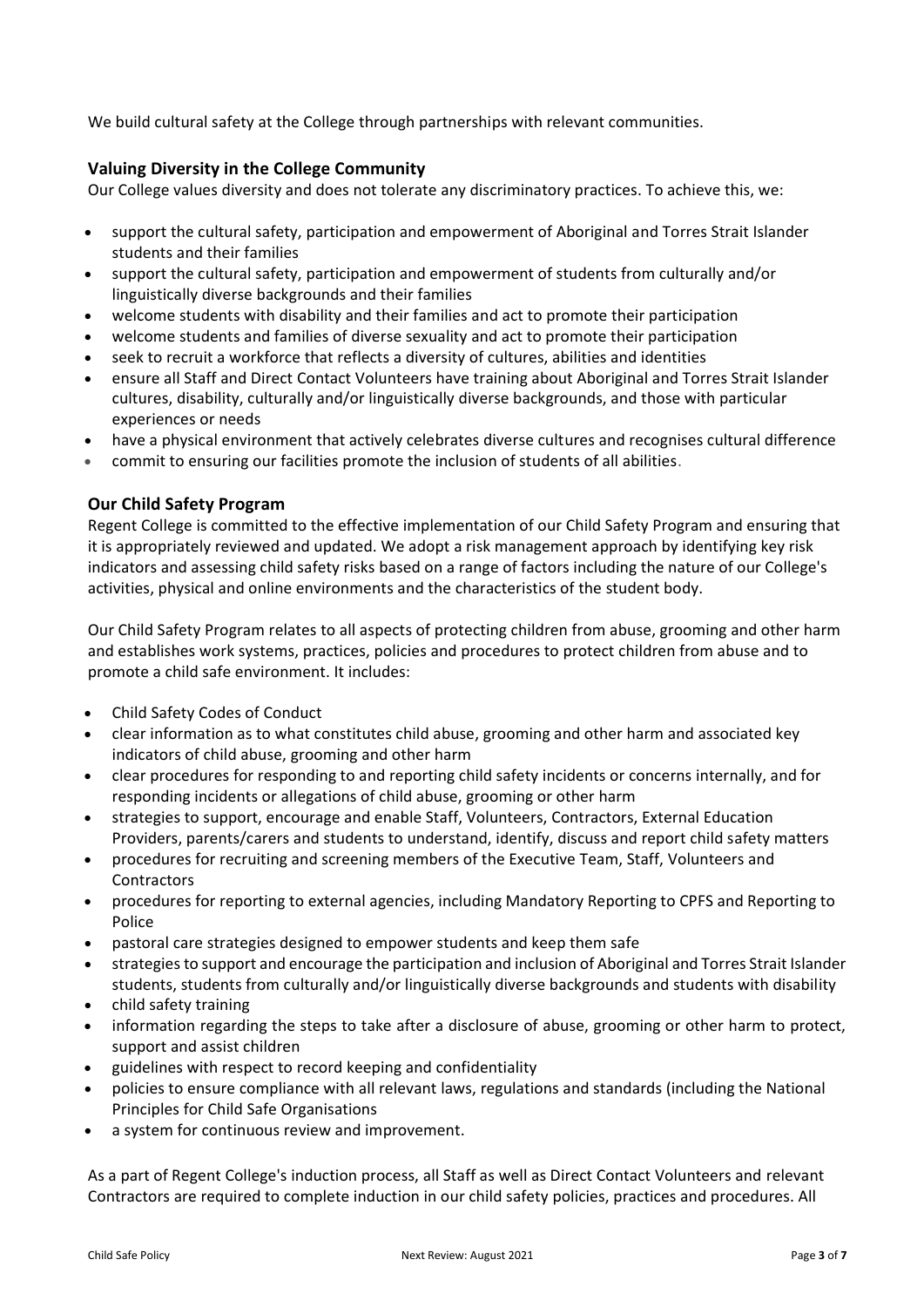Staff, as well as Direct Contact Volunteers also receive refresher and ongoing child safety training at least annually.

Staff, Direct Contact and Regular Volunteers, and Direct Contact and Regular Contractors are supported and supervised by the College's Principals and Executive Team to ensure that they are compliant with the College's approach to child safety.

# **Reporting Child Safety Incidents or Concerns to the College**

Our Child Safety Program provides detailed guidance for Regent College Board members, Staff, Volunteers and Contractors on how to identify key indicators of child abuse, grooming and other harm and how to report child safety incidents or concerns internally at the College. It also contains detailed procedures with respect to the reporting of child safety incidents or concerns to relevant external authorities.

Students at the College are provided with information about and encouraged to use multiple pathways to raise child safety incidents or concerns about or at the College. These include informal and formal ways, an 'anonymous' way, and through external child advocacy or child safety organisations.

Parents, family members and other community members who have child safety concerns or who suspect that a child or young person associated with the College may be subject to abuse, grooming or other harm can contact the College's Principal, Derek Nicholls, by phoning 9470 4569 or emailing [derekn@regentcollege.wa.edu.au,](mailto:derekn@regentcollege.wa.edu.au) or if the concern relates to the Principal, the Deputy Principal or Chair of the Board.

Students, parents, family members and other community members can also raise child safety incidents or concerns through the College's Complaints Handling Policy, available on our website [https://www.regentcollege.wa.edu.au/for-parents/complaints-procedure/.](https://www.regentcollege.wa.edu.au/for-parents/complaints-procedure/)

Any person can also contact the Principal or the Deputy Principal or Chair of the Board if they have concerns regarding the College's leadership in relation to child safety.

Communications will be treated confidentially on a "need to know basis".

Whenever there are concerns that a child or young person is in immediate danger the Police should be called on 000.

# **Responsibilities for Child Safety at the College**

Child safety is everyone's responsibility. All adults in the College community have a shared responsibility for contributing to the safety and protection of students. Specific responsibilities include:

#### The College's Principals

Our Principal and Deputy Principal receive additional specialised training with respect to child safety and protection issues. They are a point of contact for raising child safety concerns within the College. They are also responsible for championing child safety within the College and assisting in coordinating responses to child safety incidents.

Our Principals are:

Derek Nicholls (Principal)

Jacqueline Quinlivan (Deputy Principal)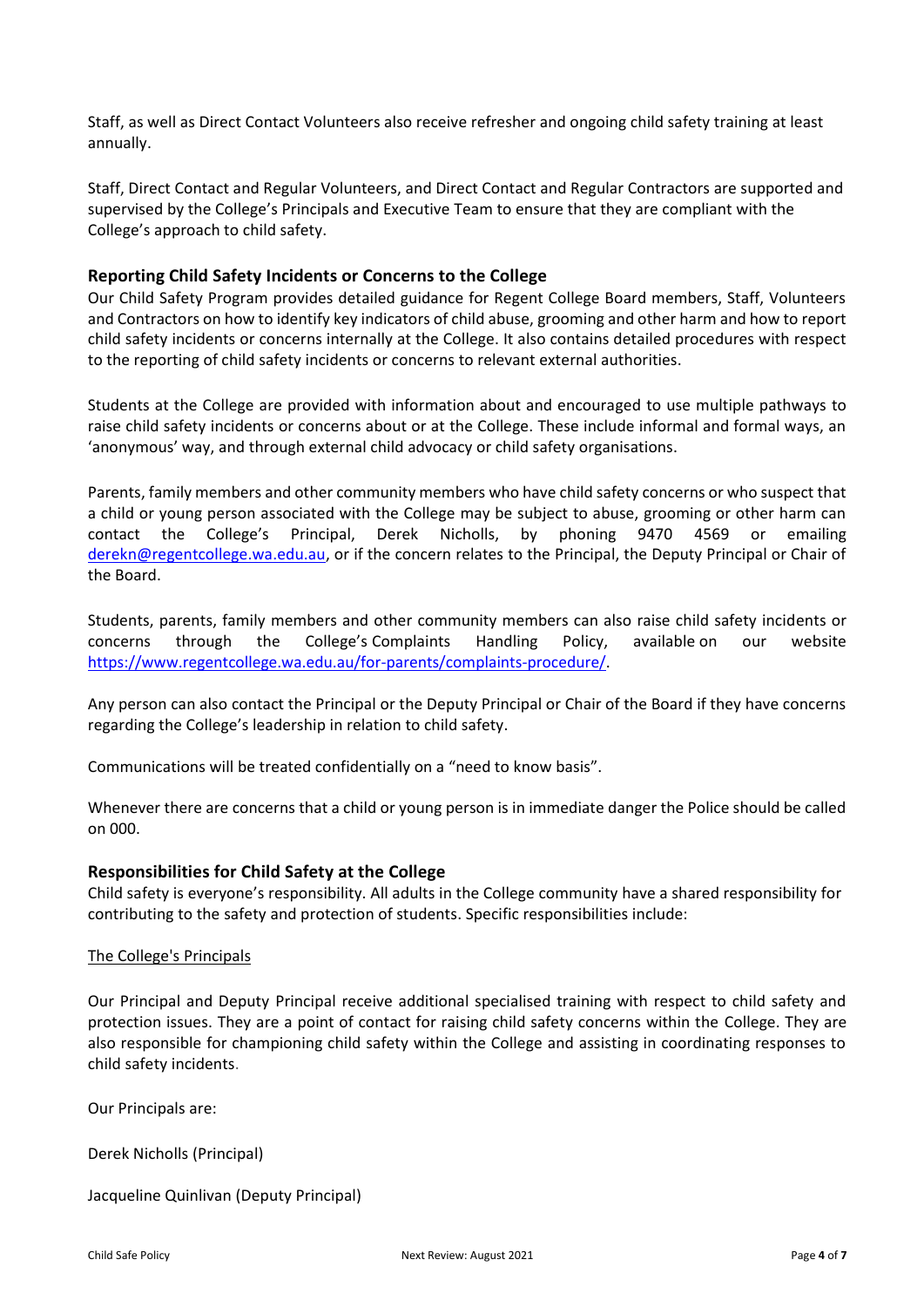The Principal has additional child safety responsibilities, such as being a first point of contact for all child safety concerns or queries for the wider community and coordinating the College's response to child safety incidents in consultation with the Deputy Principal, the Executive Team and the Regent College Board.

## Regent College Board

The Regent College Board is responsible for approving our Child Safety Program and ensuring that the College has appropriate resources to effectively implement the National Principles for Child Safe Organisations and our Child Safety Program.

#### The Principal

The Principal is responsible, and will be accountable for, the operational management of the College, and the Child Safety Program. The Principal is responsible for taking all practical measures to ensure that this Child Safe Policy and the College's Child Safety Program is implemented effectively and that a strong and sustainable child safe culture is maintained within the College.

#### The College Executive Team

Each member of the College Executive Team is required to ensure that appropriate resources are made available in their area of operations to allow the College's Child Safety Program to be effectively implemented within the College, and to support the Principal in the practical application of the College's child safety strategies, policies, procedures and work systems.

#### **Staff**

All Staff are required to comply with our Child Safe Policy and Child Safety Codes of Conduct, be familiar with our Child Safety Program and understand their legal obligations with respect to the reporting of child abuse, grooming and other harm, and Working with Children Checks. It is each individual's responsibility to be aware of key indicators of abuse, grooming and other harm, to be observant, and to raise all child safety incidents and concerns with one of the College's Principals.

#### Volunteers

All Volunteers at the College are responsible for contributing to the safety and protection of students in the College environment.

All Direct Contact and Regular Volunteers are required to comply with our Child Safe Policy and Child Safety Codes of Conduct and understand their legal obligations with respect to the reporting of child abuse, grooming and other harm.

It is each individual's responsibility to be aware of key indicators of child abuse, grooming and other harm, to be observant, and to raise all child safety concerns with one of the College's Principals.

#### **Contractors**

All Contractors engaged by the College are responsible for contributing to the safety and protection of students in the College environment.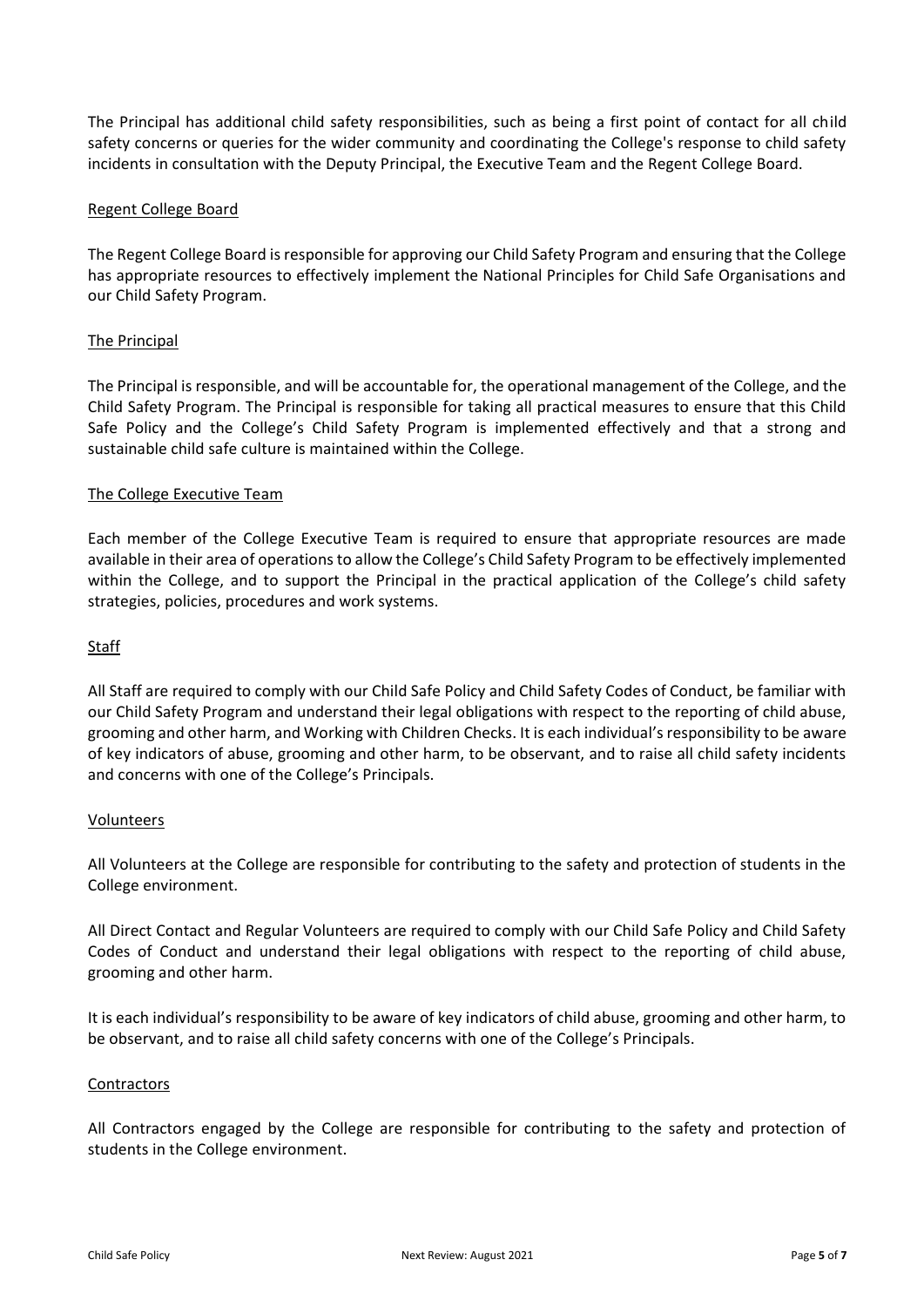All Contractors engaged by the College are required to comply with our Child Safe Policy and Child Safety Codes of Conduct. Direct Contact and Regular Contractors are required to understand their legal obligations with respect to the reporting of child abuse, grooming and other harm. The College may include this requirement in the written agreement between it and the Contractor.

Direct Contact and Regular Contractors include, for example, maintenance and building personnel, consultants, casual teachers, tutors, sports coaches and College cleaners. This also includes peripatetic music teachers and other extra-curricular teachers and instructors who are engaged by students and their families directly, rather than the College, but have an agreement with the College to use the College's facilities.

#### External Education Providers

An External Education Provider is any organisation that the College has arranged to deliver a specified course of study that is part of the curriculum, to a student or students enrolled at the College. The delivery of such a course may take place on College premises or elsewhere.

All External Education Providers engaged by the College are responsible for contributing to the safety and protection of children in all College environments. All External Education Providers engaged by the College are required by the College to comply with our Child Safe Policy and our Child Safety Codes of Conduct.

Regent College may include this requirement in the written agreement between it and the External Education Provider.

# **Child Safety Human Resources Management**

Regent College applies best practice standards in the recruitment and screening of Staff, Volunteers and Contractors. Our recruitment procedures ensure that all reasonable steps are taken to engage the most suitable and appropriate people to work with children and young people. All Staff and relevant Volunteers and Contractors are required to maintain a valid Working with Children Check.

The College ensures that the Executive Team, Staff and Direct Contact Volunteers undergo child safety induction, and ongoing education and training as part of our commitment to safeguarding children from harm.

Staff, Direct Contact Volunteers and Direct Contact Contractors are subject to regular supervision and performance monitoring whilst engaging with students.

The College ensures that professional development programs for Staff include child safety education and training programs.

# **Child Safety Risk Management**

The College recognises the importance of a risk management approach to minimising the potential for child abuse or harm to occur and we use this information to inform our policies, procedures and activity planning.

#### **Record Keeping**

The College has a Child Safety Record Keeping policy and is committed to best practice record keeping. In accordance with our policy, and as required by our Procedures for Responding to and Reporting Child Safety Incidents or Concerns, all internal and external reports of child safety incidents and concerns, as well as any other responses by the College are recorded. In maintaining records of child safety incidents or concerns, the College maintains confidentiality and privacy for students and families in accordance with federal and state privacy legislation.